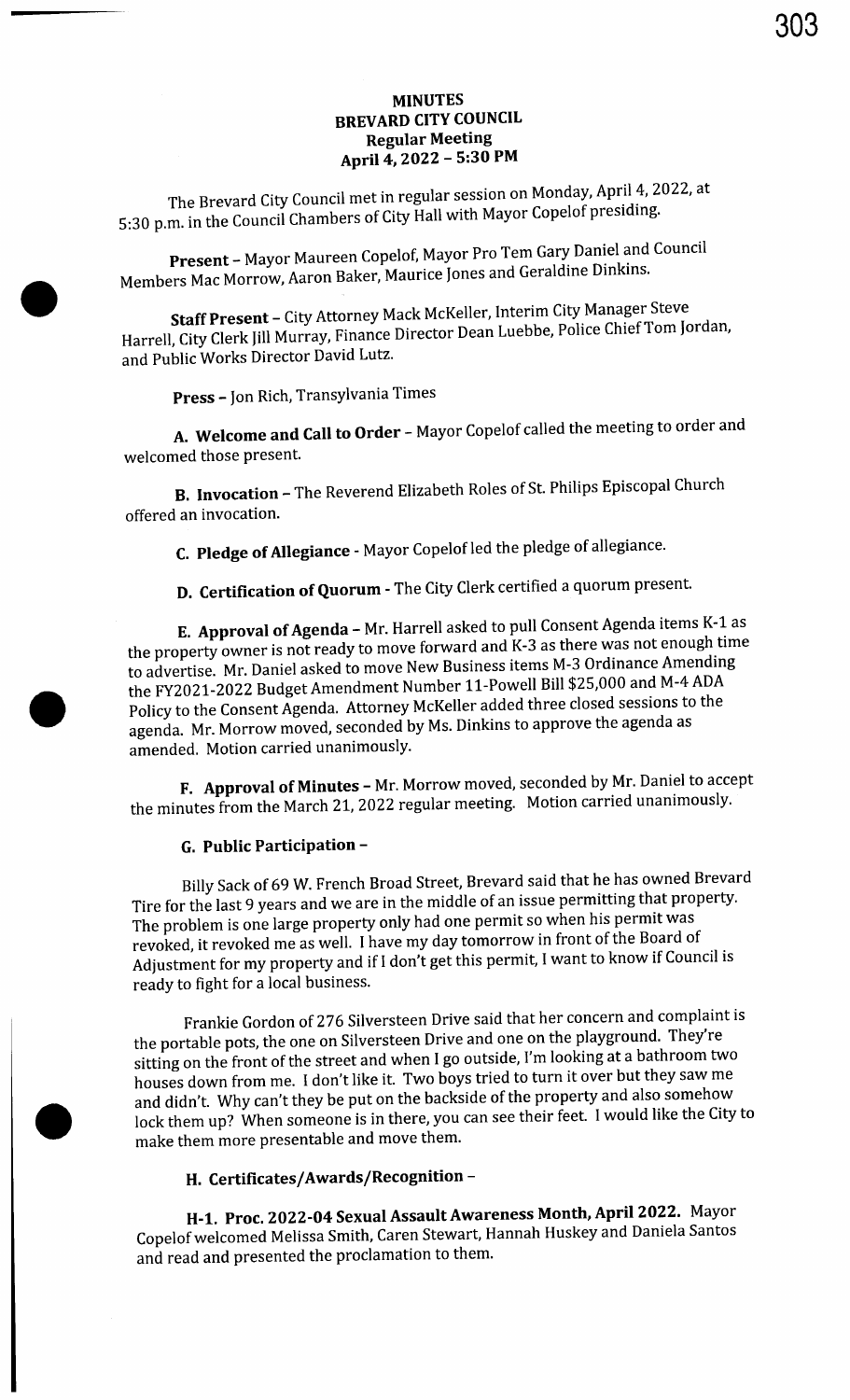#### Proclamation No. 2022-04

#### Sexual Assault Awareness Month

#### April 2022

Whereas, nationally one in three women and one in four men will experience some form of sexual assault in their lifetime: and

Whereas, Sexual Assault Awareness Month draws attention to the fact that sexual violence is widespread and has implications for every community member; and

Whereas, there is compelling evidence that we can be successful in reducing sexual violence through prevention education, increased awareness, and holding perpetrators who commit acts of violence responsible for their actions; and

Whereas, we must work together to educate our community about what can be done to prevent sexual assault and how to support survivors; and

Whereas, anyone can be a leader in preventing and ending sexual violence. As employers, educators, parents, and friends, we all have an obligation to uphold the basic principle that every individual should be free from violence and fear; and

Whereas, sexual harassment, assault, and abuse can happen anywhere, including in online spaces. For too long harassment, cyberbullying, and sexual abuse and exploitation have come to be expected as typical and unavoidable behaviors online and

Whereas, the theme for Sexual Assault Awareness Month this year is "Building Safe Online Spaces Together," we encourage every person to practice digital consent, intervene when we see harmful content and behaviors, and promote online communities that value respect, inclusion, and safety.<br>NOW, THEREFORE, IT IS PROCLAIMED by the Mayor and City Council of the City of Brevard,

Now, Therefore, IT IS I NOUGHING by the Mayor and City Council of the City of Brevard, Note the carolina, the month of April as **Sexual Assault Awareness Month** and urge the citizens of Brevard to work together to eliminate sexual assault from our community, to keep our community members safe from this crime and to stand with survivors and victims of sexual assault.

IN WITNESS WHEREOF, I have hereunto set my hand and cause the Seal of the City of Brevard to be affixed on this 4<sup>th</sup> day of April, 2022.

H-2. Proc. 2022-05 Month of the Young Child & Child Abuse Prevention Month. Mayor Copelof welcomed Eileen Mouyard and Erin Drew and read and presented the proclamation to them.

#### Proclamation No. 2022-05 Month of the Young Child & Child Abuse Prevention Month

Whereas, the youth-serving agencies of Transylvania County come together to celebrate The Month of the Young Child during the month of April 2022 to focus public attention on the needs of young children and their families and to recognize the early childhood programs and services that meet those needs.

Whereas, children's cognitive, physical, social and emotional, and language and literacy development are built on <sup>a</sup> foundation of children's positive, safe, and nurturing interactions with adults, peers, and their environment.

Whereas, youth-serving agencies of Transylvania County are collaborating to establish a county -wide plan to prevent child abuse in our community and raise awareness about prevention measures.

Whereas, we work to improve opportunities for our children knowing they are vital to our state's future success, prosperity, and quality of life as well as being our most vulnerable assets;

Whereas, all children deserve to have the safe, stable, nurturing homes and communities they need to foster their healthy growth and development;

Whereas, child abuse and neglect is a community responsibility affecting both the current and future quality of life of <sup>a</sup> community;

Whereas, the youth-serving agencies of Transylvania County commit to investments that stabilize, sustain, and support child care and early learning so our community may continue to support children, families, and our economy through the ongoing pandemic crisis, recovery, and beyond.

Whereas, communities that provide parents with the social support, knowledge of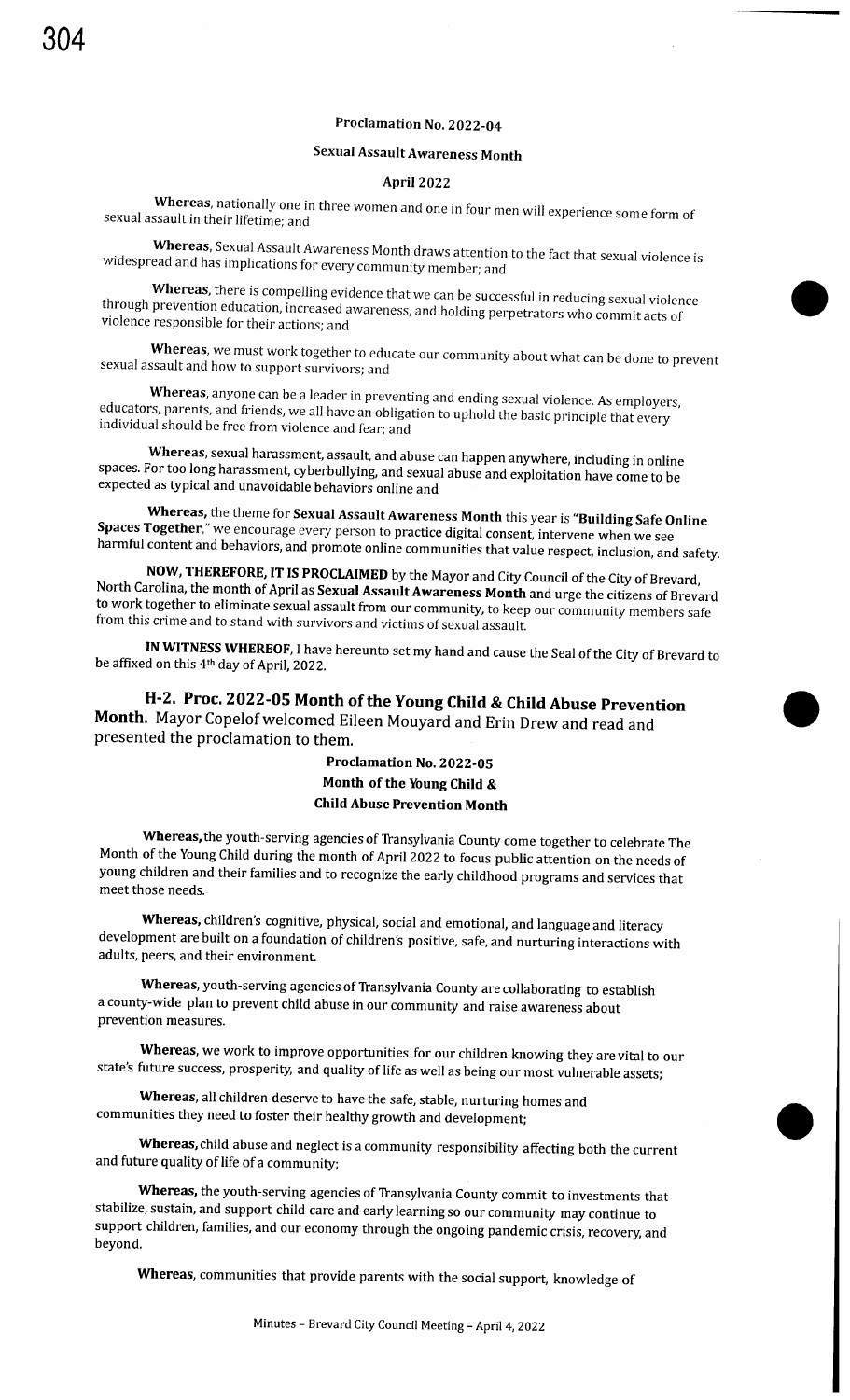parenting and child development, and concrete resources they need to cope with stress and nurture their children ensure all children grow to their full potential;

Whereas, effective child abuse prevention strategies succeed because of partnerships created among citizens, human service agencies, schools, faith communities, health care providers, civic

organizations, law enforcement agencies, and the business community;<br> **Therefore**, we proclaim April as The Month of the Young Child and Child Abuse Prevention Therefore, we proclaim April as The Month of the Young Child and Child and Child and Child Abademention and Child Abuse Predeted Jeads Month and call upon all citizens, community agencies, faith groups, meant families, thereby supporting and businesses to increase their participation in our efforts to support families, thereby supporting early childhood programs and preventing child abuse and strengthening the communities in which we live.

IN WITNESS WHEREOF, I have hereunto set my hand and cause the Seal of the City of Brevard to be affixed on this 4th day of April, 2022.

H-3. Proc. 2022-06 Arbor Day. Mayor Copelof welcomed the City's Public Works Director David Lutz and read and presented the proclamation to him.

#### Proclamation No. 2022-06 ARBOR DAY Brevard, North Carolina

WHEREAS, in 1872 J. Sterling Morton proposed to the Nebraska Board of Agriculture that a special day be set aside for the planting of trees; and

WHEREAS, this holiday, called Arbor Day, was first observed with the planting of more than a million trees in Nebraska; and

WHEREAS, trees can reduce the erosion of our precious topsoil by wind and water, cut heating and cooling costs, moderate the temperature, clean the air, produce oxygen and provide habitat for wildlife; and

WHEREAS, trees are a renewable resource giving us paper, wood for our homes, fuel for our fires and countless other wood products; and

WHEREAS, trees in our City increase property values, enhance the economic vitality of business areas and beautify our community; and

WHEREAS, this is the 43rd year Brevard has been recognized as a Tree City USA by the National Arbor Day Foundation and desires to continue its tree planting ways.

NOW, THEREFORE, I, Mayor Maureen Copelof and the Brevard City Council, do hereby proclaim April 29, 2022, as Arbor Day in the City of Brevard and we urge all citizens to support efforts to protect our trees and woodlands, to support our City's urban forestry program, and we urge all citizens to plant trees to promote the wellbeing of our present and future.

Adopted and approved this the 4th day of April, 2022.

 $\bullet$ 

J

H-4. Proc. 2022-7 National Police Week & Peace Officer's Memorial Day 2022. Mayor Copelof welcomed the City's Police Chief Tom Jordan and read and presented the proclamation to him.

#### Proclamation No. 2022-07 National Police Week and Peace Officer's Memorial Day 2022 Brevard, North Carolina

WHEREAS, the Congress and the President of the United States have designated that there be a national Law Enforcement Officers Week; and

WHEREAS, the members of the law enforcement agencies of North Carolina play an essential role in safeguarding the rights and freedom of the citizens of the State; and

WHEREAS, there are more than 900,000 law enforcement officers serving in communities across the United States, including 116 dedicated members of the Brevard Police Department and the Transylvania County Sheriff <sup>s</sup> Office and;

WHEREAS, the service and sacrifice of all officers killed in the line of duty will be honored during the National Law Enforcement Officers Memorial Fund's 34<sup>th</sup> Annual Candlelight Vigil, on the evening of Friday, May 13, 2022 and;

WHEREAS, it is important that all citizens know and understand the problems, duties and responsibilities of their law enforcement offices and agencies, and that members of those agencies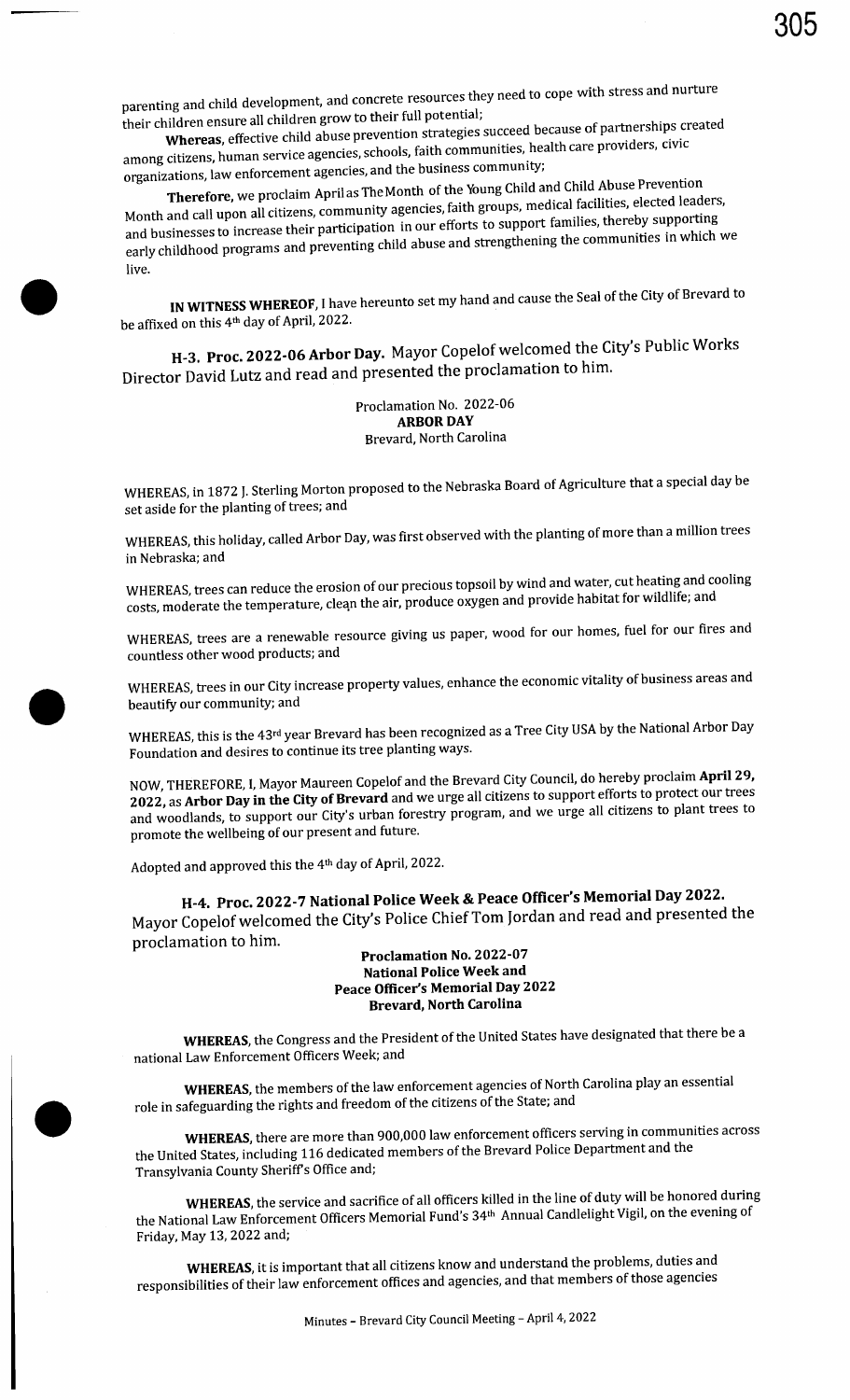recognize their duty to serve the people by safeguarding life and property, by protecting them against violence or disorder, and by protecting the innocent against deception and the weak against oppression

WHEREAS, the citizens of Brevard recognize and appreciate the contributions made by law enforcement officers at all levels of government;

NOW, THEREFORE, I, Mayor Maureen Copelof and the Brevard City Council, call upon all citizens to observe Sunday, May 15, 2022, as "PEACE OFFICER'S MEMORIAL DAY" and May 15-21, 2022 as NATIONAL POLICE WEEK" in Brevard, North Carolina, and that all of our people join in commemorating law enforcement officers, past and present, who by their faithful and loyal devotion to<br>their responsibilities have rendered a dedicated service to their communities. In so doing, they have  $t$  responsibilities have responsible and conducted service to their communities. In so doing, they have all citizens. For the mass and enduring reputation for preserving the rights and security of

Proclaimed this 4<sup>th</sup> day of April, 2022.

H.-5. Proc 2022-08 Historic Prevention Month. Mayor Copelof welcomed Melanie Spreen and Marcy Thompson and read and presented the proclamation to them.

#### PROCLAMATION NO. 2022-08 HISTORIC PRESERVATION MONTH

whereas, music preservation is an effective tool for managing growth, revitalizing  $\frac{1}{2}$ negh-orhoods, fostering local pride, and maintaining community character while enhancing the livability of a community; and

WHEREAS, historic preservation is relevant for communities across the nation, both urban and rural, and for Americans of all ages, all walks of life, and all ethnic backgrounds; and

WHEREAS, in the City of Brevard it is important to celebrate the role of history in our lives and the contributions made by dedicated individuals in helping to preserve the tangible aspects of the heritage that has shaped us as a people; and

WHEREAS, the City of Brevard has two National Register Districts and 16 of 21 Locally Designated Local Landmarks for Transylvania County; and

WHEREAS, May has been celebrated as National Historic Preservation throughout the United States of America since 1973; and

WHEREAS, This May there will be a host of events that have been prepared by local historical organizations and co-sponsored by Transylvania County Joint Historic Preservation Commission, whose mission is to help preserve the historic identity of the City of Brevard and Transylvania County;<br>NOW, THEREFORE, I, Mayor Maureen Copelof and the Brevard City Council do hereby proclaim

and recognize the month of May 2022 as Historic Preservation Month. Adopted and approved this the 4<sup>th</sup> day of April, 2022.

I. Special Presentation(s) - None

**J. Public Hearing(s)** - None

K. Consent and Information - Consent Agenda items are considered routine and are enacted by one motion. Mayor Copelof read aloud the items listed and asked for <sup>a</sup> motion to approve the consent agenda. Mr. Morrow moved, seconded by Mr. Daniel to approve the consent agenda as presented. Motion carried unanimously.

#### K-1. Resolution Directing the City Clerk to Investigate Sufficiency for Petition of Annexation-Pulliam Brevard, LLC - Pulled

K-2. Resolution No. 2022-08 Fixing a Date of Public Hearing, Annexation-Pisgah Forest Outdoors, LLC.

> RESOLUTION NO. 2022-08 A RESOLUTION FIXING A DATE OF PUBLIC HEARING ON THE QUESTION OF ANNEXATION PURSUANT TO NCGS 160A-31, AS AMENDED

WHEREAS, a petition was received on December 12, 2021, requesting the annexation of a contiguous area described in said Petition as the Pisgah Forest Outdoors, LLC, 11 Mama's Place, Pisgah Forest, NC 28768, consisting of 7.13 acres, more or less, be annexed into the City of Brevard. (Tax Property Identification Number: 8597-46-3093-000); and,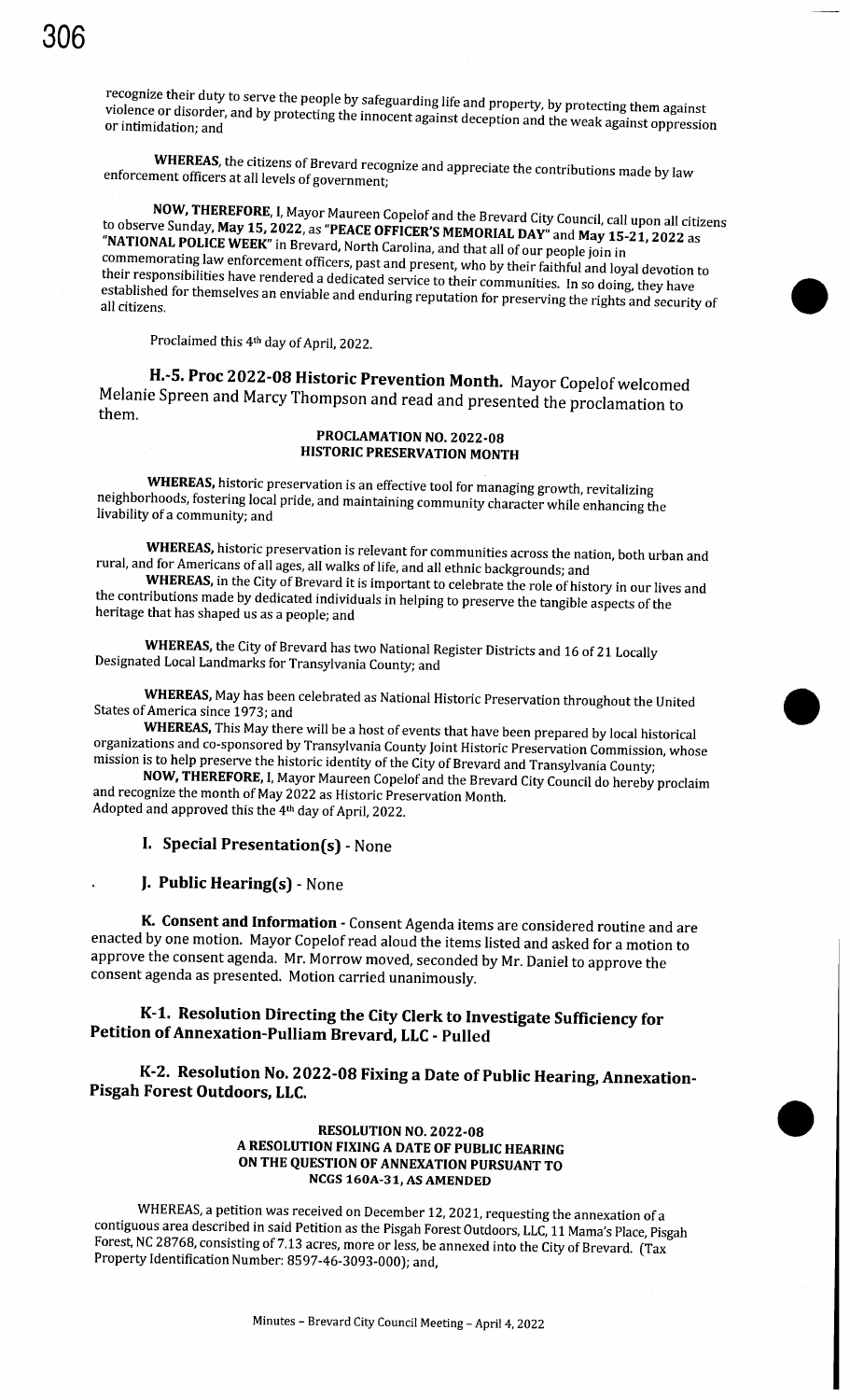WHEREAS, certification by the City Clerk as to the sufficiency of said petition has been made.

WHEREAS, Resolution No. 2022-07 Fixing a Date of Public Hearing was scheduled for March 21, 2022 at 5: 30PM, however, the advertising deadline was not met for such hearing.

NOW, THEREFORE, BE IT RESOLVED BY THE CITY COUNCIL OF THE CITY OF BREVARD, NORTH CAROLINA:

Section 1. That a public hearing on the question of annexation of the contiguous area described below as requested by Pisgah Forest Outdoors, LLC., will be held at Brevard City Hall at 5: 30 P.M. on the 18th day of April, 2022.

Section 2. The area proposed for annexation is described as follows:

## Metes and Bounds Property Description:

Beginning at a rebar marking the northwest corner of the parcel shown as Tract D on the Plat recorded<br>Tract D on the Plat File 16, Slide 363 and the same corner shown as Tract C (Revised) on the Plat recorded in in Plat File 16, Slide 396, and being the southwest corner of the ruggles. There is a rebar in a branch, the<br>then running with the Hughes line, North 82 degrees 15'03" East 222.20 feet to a rebar in a branch, the<br>northwest feet to a rebar; then South 34 degrees 48'26" East 161.11 feet to a rebar in a stump; then South 27 feet to a rebar; then South 34 degrees 48'26" East  $\frac{1}{31}$ " East 8.35 f degrees 51'32" East 280.49 feet to a concrete monument; then South 06 degrees 51 31" East 8.35 feet to a<br>degrees 51'32" East 280.49 feet to a concrete monument; then south 06 degrees 51 31" East 8.35 feet to a concrete monument; then South <sup>20</sup> degrees <sup>37</sup>' 21" West 231.82 feet to <sup>a</sup> rebar; then continuing South <sup>20</sup> degrees 37'21" West to an iron rod set at the northeastern corner of Tract D (Revised) shown on the Plat<br>degrees 37'21" West to an iron rod set at the north 69 degrees 23'38" West 129.95 feet to an iron pipe; then<br>recorded North 48 degrees 07'13" West 413.65 feet to a 1 3/4" iron pipe in the line of the U.S. Forest Service; then Nor<br>With the Forest Service line, North 05 degrees 01'25" East 514.33 feet to the point of Beginning;<br>with the For containing 7.13 acres, and shown as Tract C (Revised) on the Plat recorded in Plat  $\sim$ **Contract Control of Contract Contract Control of Contract Contract Control of Contract Contract Control of Contract Contract Control of Contract Contract Contract Contract Contract Contract Contract Contract Contract Con** 

Section 3. Notice of said public hearing shall be published in the Transylvania Times, a newspaper having general circulation in the City of Brevard, at least ten (10) days prior to the date of said public hearing.

Section 4. This Resolution shall become effective upon its adoption and approval.

Adopted and approved this the 4<sup>th</sup> day of April, 2022.

## K-3. Resolution Fixing <sup>a</sup> Date of Public Hearing, Annexation -EJ & Megan Scalf - Pulled

# K-4. Approval of Pay Classification Grade for Community Services Director.

# K -S. Housing Trust Fund Selection Committee Minutes -February 3, 2022.

K-6. Council Parks, Trails & Recreation Committee Minutes -February 16, 2022.

K-7. (M-3). Ordinance No. 2022-14 Amending the FY2021-2022 Budget Amendment Number Eleven.

#### **ORDINANCE NO. 2022-14**

#### AN ORDINANCE AMENDING THE FY2021-2022 BUDGET AMENDMENT NUMBER ELEVEN

**SUBIECT:** Budget Amendment for additional paving costs.

**New Business** Finance

#### AGENDA INFORMATION

| <b>Agenda Location:</b> |  |
|-------------------------|--|
| Department:             |  |
| Contact:                |  |

**BRIEF SUMMARY:** In late February, the City was notified by JLS Company that all additional  $\mu_{25}$ ,  $\mu_{25}$ would be needed to complete the scheduled street paving projects due to additional work needed to  $\omega$ complete paving of Probart Street and Cambridge Streets. These costs will be appropriated from the Powell Bill fund balance. At 6-30-2021, the City had \$72,292 in Powell Bill fund balance, and I estimate that

Dean Luebbe, Finance Director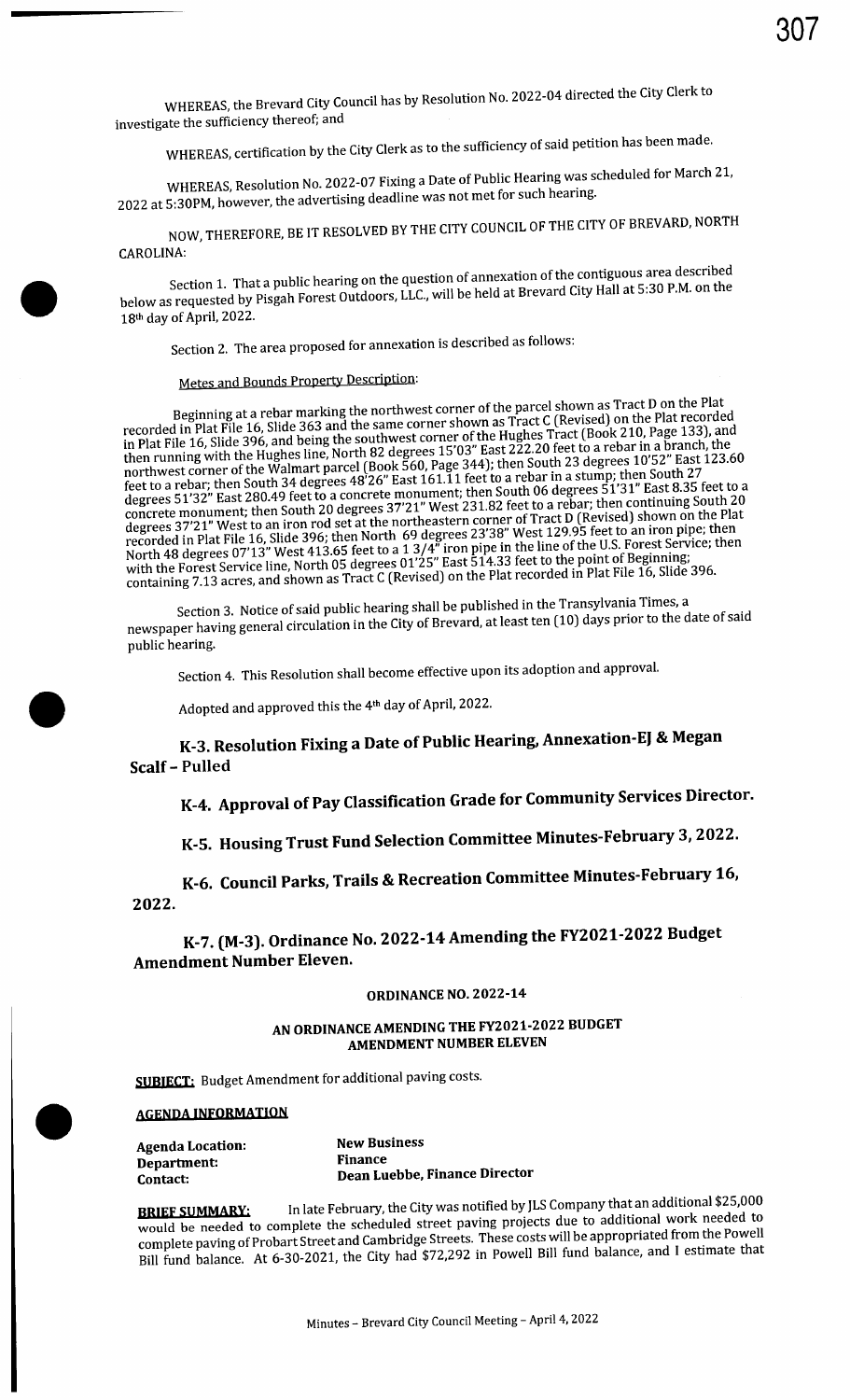balance will be \$40,000 at 6-30-2022. The City is currently budgeting \$225,000 in expected Powell Bill revenue from the State in the upcoming FY22-23 budget.

**MOTION FOR CONSIDERATION:** To approve Budget Amendment Eleven as submitted, increasing the budget in expenditure accounts

10-5700-4500 (Contracted Services) \$25,000 And increasing the budget in the revenue account 10- 3990-0400 ( Fund Balance Approp - Powell Bill) \$ 25,000

#### **ATTACHMENTS: None.**

### **MANAGER'S RECOMMENDATION:** Adopt as presented

Approved and adopted this 41h day of April, 2022.

#### K-8. ( M-4). ADA Policy.

#### L. Unfinished Business - None

#### M. New Business

M-1. Brevard City Cab Rate Change. Mr. Harrell explained that Pamela McCall, owner of Brevard City Cab, LLC. is requesting that City Council raise her taxicab rates from \$6. <sup>00</sup> for the first mile to \$8.00 and from \$0. <sup>35</sup> for each one-tenth of <sup>a</sup> mile of travel thereafter to \$0.40. The current Brevard code setting taxicab rates was last amended May 19, 2008. Mr. Daniel moved, seconded by Mr. Morrow to approve the ordinance as presented. Motion carried unanimously. Mr. Baker asked the City Attorney to look further into laws regarding Uber and Lyft.

#### **ORDINANCE NO. 2022-13**

#### AN ORDINANCE AMENDING SECTION 78-34 OF THE CODE OF ORDINANCES OF THE CITY OF BREVARD

WHEREAS, Section 78-34. Rates of fare; odometer; rate card of the Code of Ordinances of the City of Brevard has taxicab charges last set on May 19, 2008; and

WHEREAS, costs for gasoline and automotive repairs and accessories have risen substantially in the past fourteen (14) years;

#### NOW, THEREFORE, BE IT ORDAINED BY THE CITY COUNCIL OF BREVARD, NORTH CAROLINA THAT:

Section 78-34 (a)(1) of the Brevard Code Ordinances be amended as follows:

1) Eight dollars for the first mile of travel and \$0.40 for each one-tenth of <sup>a</sup> mile of travel thereafter.

Approved and adopted this 4th day of April, 2022.

### M-2. Ordinance Amending the FY2021-2022 Budget Amendment Number 10 -Capital Improvement Grant Estatoe Trail \$125,000. - Pulled

M- 5. Adopt Resolution No. 2022-09 to Accept One Block of S.R. 1351 as a City<br>Street. Mr. Harrell explained that staff recently learned that the block of Railroad Avenue between Whitmire and French Broad Street is actually an extension of State right-of-way, i.e., S.R. 1351. The rest of Railroad Avenue between McLean Road and Probart Street is <sup>a</sup> City -owned street. This was determined when laying out the Estatoe Trail along this block. Mr. Jones moved, seconded by Mr. Baker to approve the resolution as presented. Motion carried unanimously.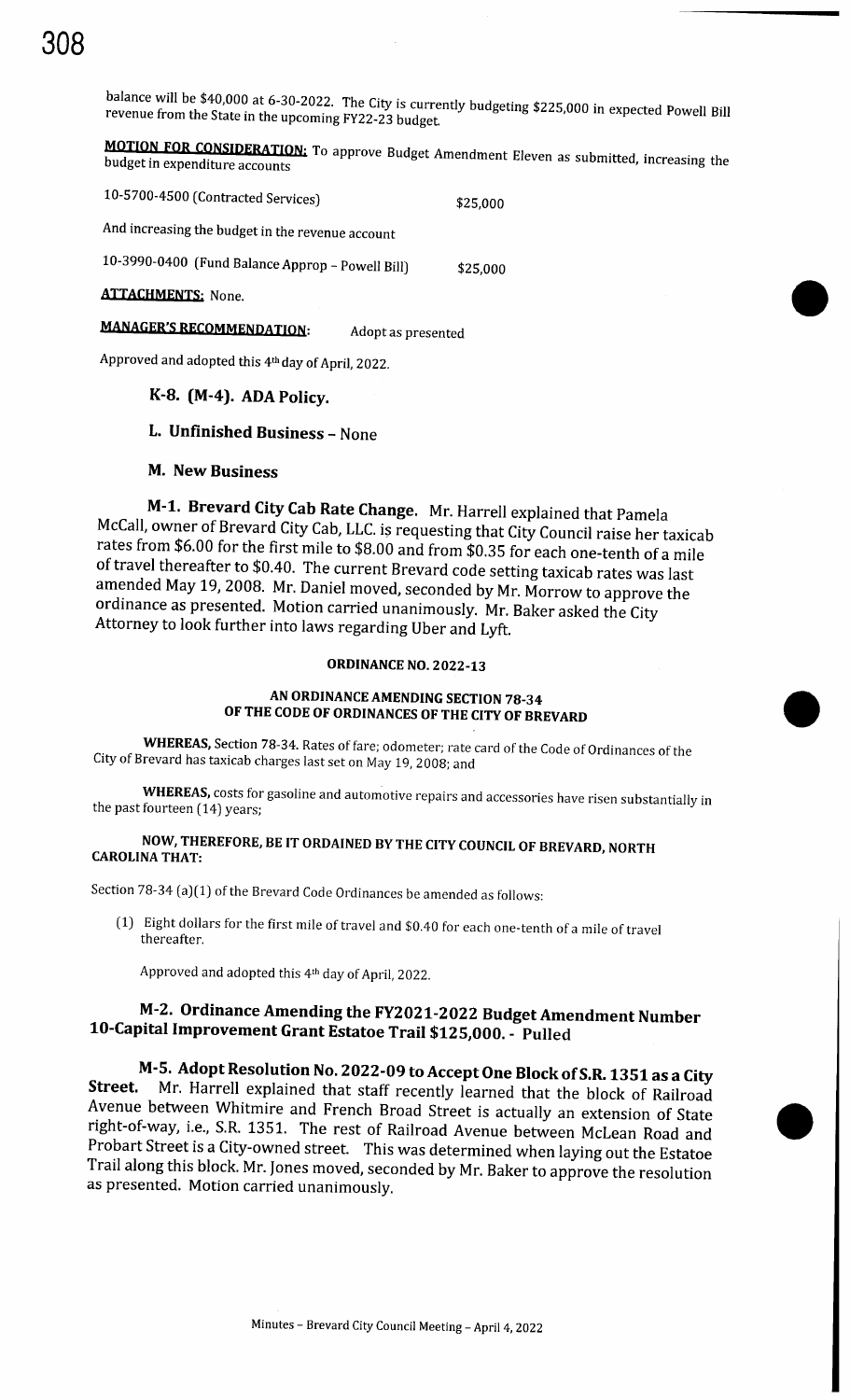#### RESOLUTION NO. 2022-09

## A RESOLUTION TO REQUEST THE ASSUMPTION OF MAINTENANCE

OF A CERTAIN BLOCK OF STATE RIGHT-OR-WAY S.R. 1351 ON RAILROAD AVENUE WHEREAS, the block of Railroad Avenue between Whitmire and French Broad Streets is currently a State-owned right-of-way S.R. 1351, and

WHEREAS, the City of Brevard wishes to assume maintenance of this certain block of Railroad Avenue, and

WHEREAS, to assume maintenance of a State-owned right-of-way requires the City Council to adopt a resolution requesting such from the N. C. Department of Transportation (NCDOT),

NOW,THEREFORE, BE IT RESOLVE BY THE CITY COUNCIL OF BREVARD, NORTH CAROLINA that it is requesting from the NCDOT that the City of Brevard assume maintenance of the block of Railroad Avenue; i.e., S. R. 1351, between Whitmire and French Broad Streets within the City of Brevard.

Approved and adopted this 4<sup>th</sup> day of April, 2022.

## N. Remarks/ Future Agenda Considerations.

Mr. Daniel asked the City Manager to work on the request made by Frankie Gordon during Public Participation regarding the portable potties.

Mayor Copelof thanked the County Commissioners for their support for the letter of endorsement for the RAISE Grant for the Ecusta Trail and <sup>I</sup> hope it's the first of many collaborations. <sup>I</sup> had <sup>a</sup> really good meeting with the State Treasurer. We met and discussed <sup>a</sup> number of topics including health care. We have <sup>a</sup> busy time coming up with events and I also want to remind people that this Saturday we have the Black History Poem Awards ceremony and we will hear the winning poems. The Arbor Day celebration will be on April 28<sup>th</sup> at 4:00pm at the community garden. We have training sessions coming up on traffic and roundabouts on April 28th at 6:30pm and April 29th at 11:00am in the Council Chambers at City Hall. Meet the Mayor is next week on April 12th at Bethel A Baptist Church from 6:00pm-8:00pm and then again on April 21st at WorkAbout Coffee from 8:30am-10:00am. Lastly, we are taking requests for plots in our new community garden and you can go to our City website or Facebook page to see how to get <sup>a</sup> plot. It's been a great job by our Public Works departmet and our volunteers.

#### O. Closed Session(s)

Closed Session #1 - At 6:28 p.m. Mr. Jones moved, seconded by Ms. Dinkins to enter into closed session for potential litigation and clear Council Chambers. Motion carried unanimously. Authorized to remain for the closed session with Council and the Attorney were the Interim City Manager and City Clerk.

Council Returned to Regular Session - at 6: 49 p.m. Council resumed the meeting in regular session. No official action was taken in closed session and the Minutes of the closed session are authorized to be sealed.

Closed Session #2 - At 6:49 p.m. Mr. Morrow moved, seconded by Mr. Daniel, to enter into closed session for pending litigation. Motion carried unanimously. Authorized to remain for the closed session with Council and the Attorney were the Interim City Manager and City Clerk.

Council Returned to Regular Session - at 6:54 p.m. Council resumed the meeting in regular session. No official action was taken in closed session and the Minutes of the closed session are authorized to be sealed.

Closed Session #3 - At 6:54 p.m. Mr. Baker moved, seconded by Mr. Daniel, to enter into closed session for property acquisition. Motion carried unanimously. Authorized to remain for the closed session with Council and the Attorney were the Interim City Manager and City Clerk.